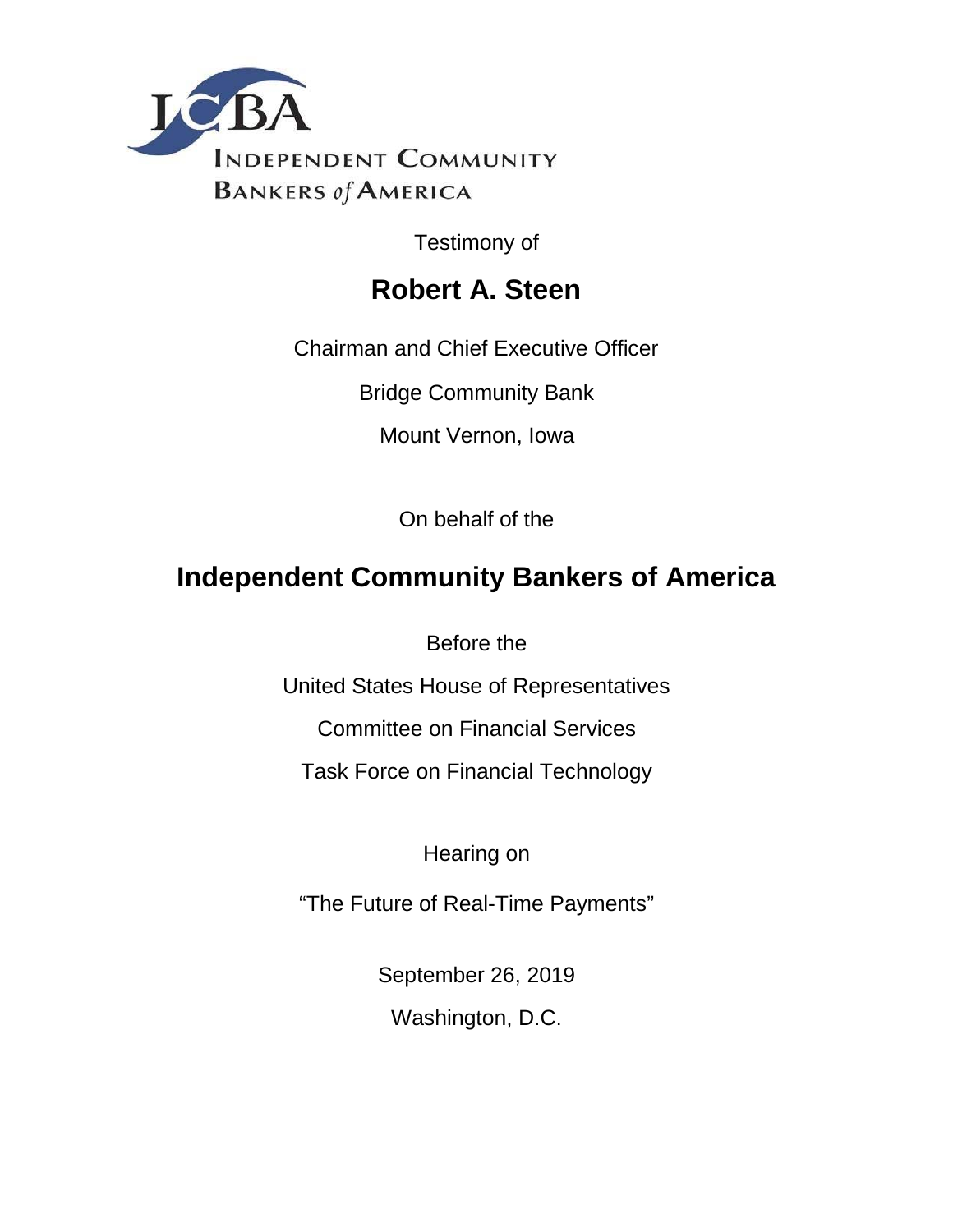Chairman Lynch, Ranking Member Hill, and members of the Task Force, I am Bob Steen, Chairman and CEO of Bridge Community Bank in Mount Vernon, Iowa.

I testify today on behalf of the Independent Community Bankers of America and community banks nationwide, with more than 52,000 locations. I have played an active role in ICBA over the years including serving on the Bank Operations and Payments Committee. Thank you for the opportunity to testify at today's hearing titled "The Future of Real-Time Payments." I believe that it is imperative that the U.S. develop a robust real-time payments system to meet consumer demand and stay competitive with the rest of the world. This system must create access for all institutions, regardless of size or charter type, and must be situated in a competitive environment with end user choice.

*How* we achieve this goal is critical. A real-time payments system is too important to be entrusted to a private monopoly. The two dozen largest banks simply cannot own and operate the US payments system. ICBA strongly supports the Federal Reserve's decision to build FedNow, a real-time payments system that will give direct access to all financial institutions and their customers. I am pleased to provide the perspective of thousands of community banks such as ours that strive to remain independent and competitive by offering state-of-the-art payment products to our customers.

#### **What Faster Payments Mean to My Bank and Community Banks**

Bridge Community Bank is a \$96 million asset community bank founded in 1903 and owned by our 20 employees. We have three full-service locations serving rural communities in growth markets in and around Cedar Rapids and Iowa City. Bridge Community Bank meets the needs of our communities through small business, agricultural, and consumer banking. The rural communities we serve are beyond the appetite of most of the largest national banks because we do not have the population density to suit their transaction-based business model. What works for Bridge Community Bank is a personal relationship model in which we serve the totality of a family's business and personal banking needs, both deposits and lending – often two to three generations, and sometimes four and even five. The transaction account is the key to the broader customer relationship and at the heart of community banking. We have long recognized that payments innovation is critical to the long-term prosperity and independence of Bridge Community Bank and the community banking industry.

In recent years, we have seen numerous non-banks move into the payments arena. The players include Square, PayPal, also doing business as Venmo, and many others. We are losing our place as an industry, and we must be part of the solution. Many of these non-bank providers are willing and able to absorb long-term and extraordinary losses for the single purpose of growing market share. Their losses do not translate to our gains. My industry cannot and should not do what they do. Still, if we lose the payments side of the customer relationship, our franchise will have no value. This is why I have invested so much of my time and energy over the years into payments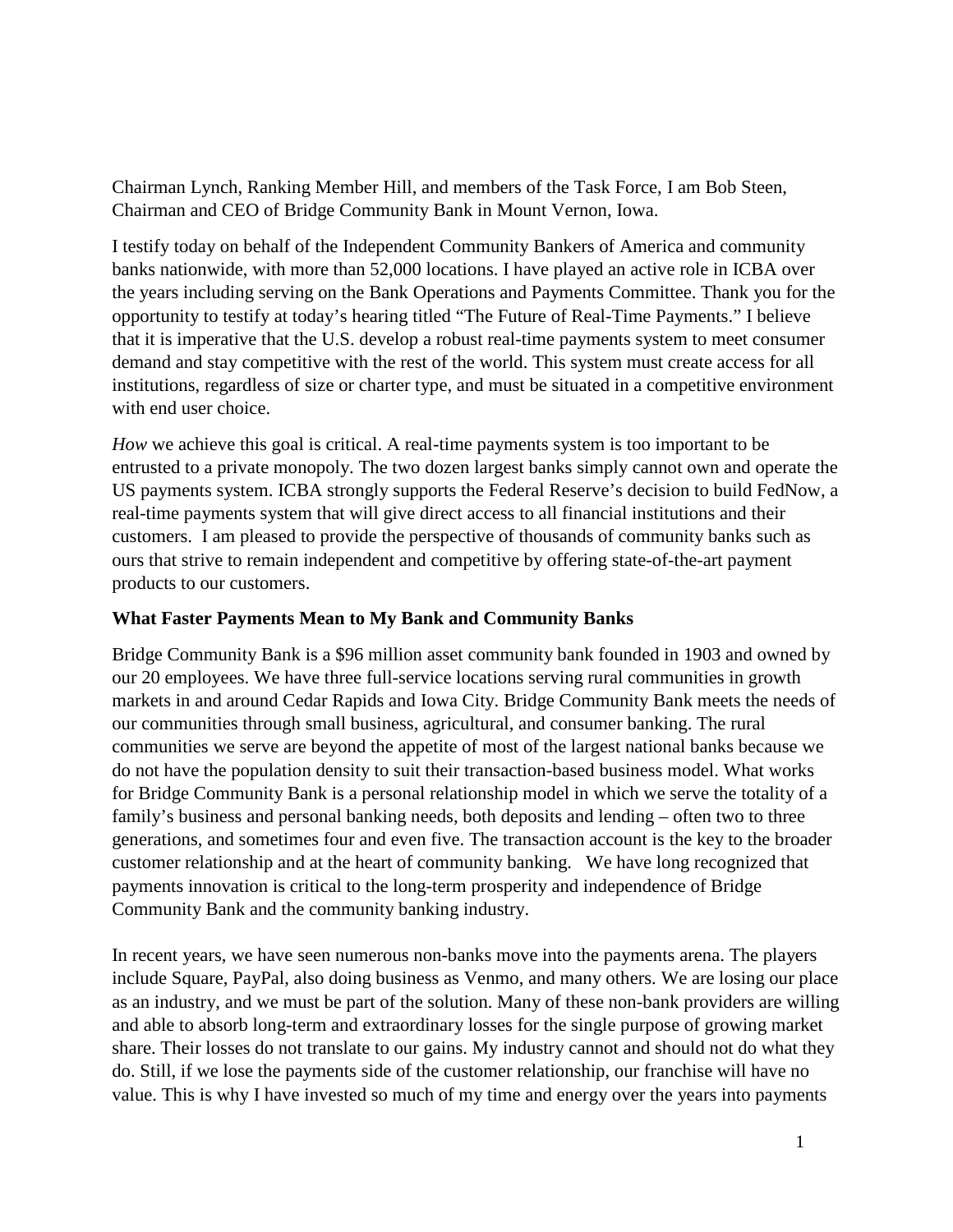innovation. We have incubated multiple payments projects in our bank. Of note, the ExcheQ mobile application, on which we partnered with a community bank in the development and testing, allows any account holder to pay any other person as easily as sending a text or email. Using the ubiquitous ACH same day settlement system, ExcheQ is able to send money to anyone in the U.S. that has an account at any financial institution without a payment application on the receiver's mobile device. This type of innovation is critical to keeping our bank and other community banks relevant to both our customers and our community, especially but not exclusively for the younger generation. FedNow, a neutral, real-time settlement network, will be critical to our ability to continue to innovate on behalf of our customers. Once FedNow is fully operational and ubiquitous, our customers will be able to send money in real-time using ExcheQ without being dependent on our core banking system. That, by itself, is magic.

#### **U.S. Rapidly Being Marginalized in the Payments Services that Underlie our Economy**

It is an unfortunate reality that the U.S. lags much of the rest of the world in faster payments. Globally, 40 real-time payments systems are live. Europe, Mexico, and Australia have already implemented real-time systems. For example, one of our own bank payment solutions can achieve a real-time transaction for our customers utilizing a Mexican prefunded account connecting through the Central Bank of Mexico SPEI network. These systems are realizing significant growth. In China, for example, there are now more than 25 million faster payments made every day, more than double the daily average from just a year ago.

America's economic vitality depends on a modern, continually innovating, and globally competitive payments system. As more and more transactions move online, delays in settlement will extend cross-party risk and ultimately hobble the evolution of American commerce. Transactions have become instantaneous, but the underlying payments that support them continue to lag. A dynamic economy needs to be supported by a modern payments system. I believe that FedNow will promote U.S. competitiveness in payments and is a natural extension of the Federal Reserve's historical role in ensuring access and secure payments for all financial institutions.

#### **Customers Need a Payment System That Matches Their Expectations**

Customers expect an electronic payment, especially a payment initiated on a mobile device, to arrive as soon as it is sent. However, most payments today take one-to-three days to clear and settle, delaying customer access to funds. A customer might need a paycheck or other incoming payment to clear before making a mortgage or car payment and avoid late penalties. These delays come at a real cost. A single delay can result in unnecessary returns, late charges, credit history impact, and even affect the consumer spending that sustains our economy. Funds availability delays make it more difficult for a small business to manage money between and among accounts to meet payroll, service debts, pay a supplier, or other immediate and critical expenses.

Real-time payments will facilitate commerce by ensuring immediate access to funds, without holds or delays. As our economy evolves, immediate access to funds will become increasingly important. The emergence of task-based employers such as Uber and Lyft and other "sharing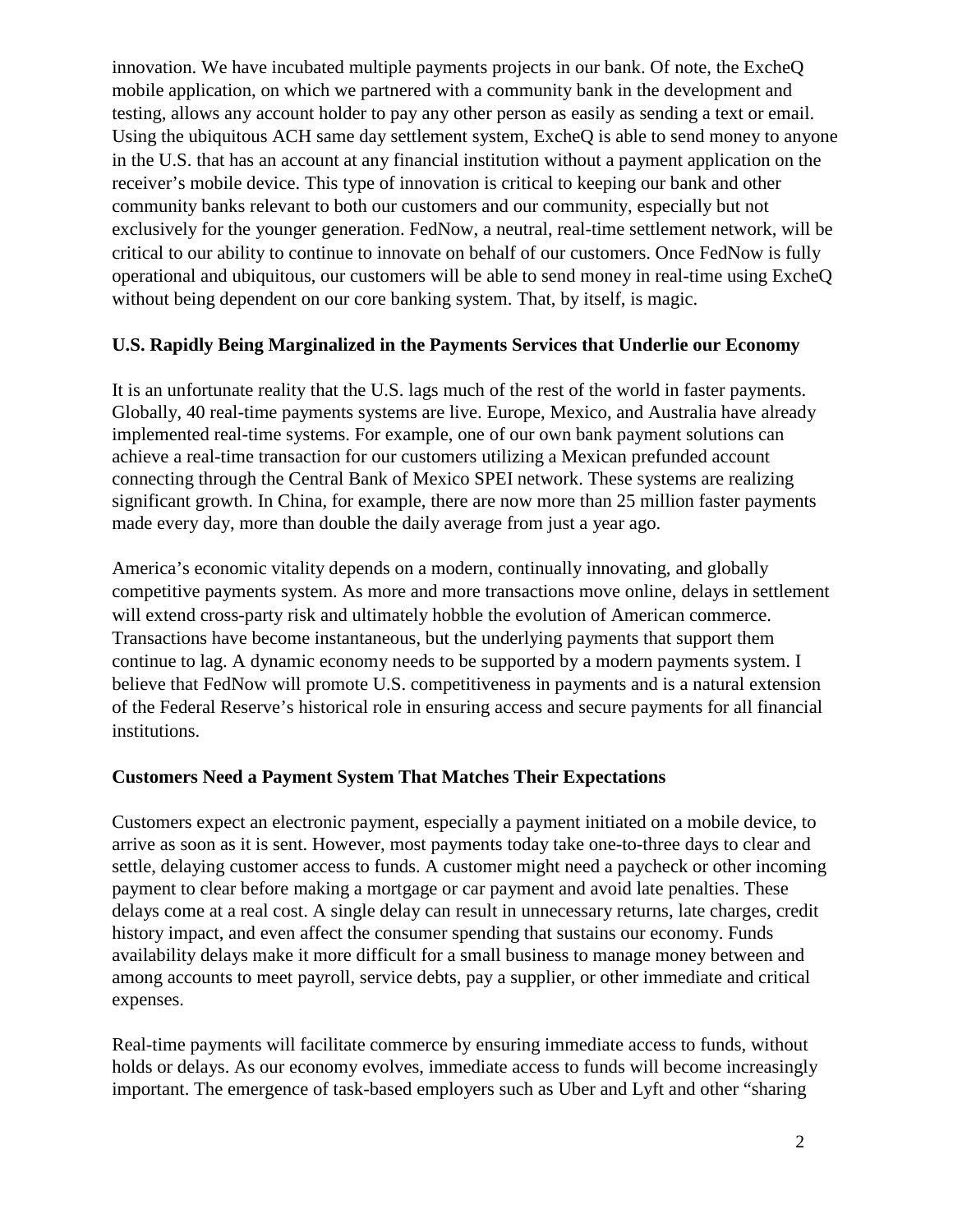economy" peer-to-peer arrangements must be supported by a real-time payments system that allows for the true instantaneous exchange of funds. Payments innovation must keep pace with broader technological innovation.

As Federal Reserve Governor Brainard has noted, the unmet demand for real-time payments is fueling the development of solutions that bypass banks and even sovereign currencies. Dislodging banks and sovereign currencies from their historic role in the exchange of payments will likely have a profound, unintentional impact on the global economy.

## **The Clearing House Solution Fails Critical Tests**

In November 2017, the largest banks, through The Clearing House, launched a real-time payments network. The Clearing House effort has failed on the critical parameters of creating access for all financial institutions and ubiquity. A system that lacks these is of little true value to American consumers and businesses. It is my understanding that only 15 financial institutions out of nearly 11,000 nationwide—are actively engaged on the network. The Clearing House system will not have the reach, on its own, to be the effective real-time payments solution our economy needs. In fact, a private sector payments provider has never achieved nationwide reach on its own in checks, ACH, cards, or wire transfers. Unlike the Federal Reserve, The Clearing House has neither the mission nor the capability to achieve this critical goal. It cannot be the only option.

Most critically, The Clearing House system is a private system owned by the largest banks. As a matter of principle, ICBA is against any monopoly or other concentration of economic power. This is one of our core and foundational values. Monopolies harm consumers and ultimately escalate costs, erode service quality, and limit choice. What's more, monopolies create financial and systemic risk. Real-time payments are too important to our economic prosperity to leave in the hands of two dozen of the largest banks, especially an organization that does not have a proven track record of reaching smaller financial institutions in clearing checks, ACH, and wire transfers.

Two years ago, The Clearing House obtained approval from the U.S. Justice Department to build a private real-time payments network based on a pledge that they would offer the same entry and transactional pricing to all financial institutions. The Clearing House asked for Justice's assurance that the agency would not bring an anti-trust lawsuit against their payments network. Recently, the Clearing House added a caveat to its pledge not to offer volume discounts – that it must not have a competitor. That sounds a lot like: "Trust us. We won't behave like a monopoly as long as we *can be* a monopoly." While the caveat has since disappeared from their website, this posture should only strengthen our collective demand to ensure access and create competition and choice.

In addition to questions of monopoly power and its abuse, there's the question of systemic risk. If the U.S. is limited to a single real-time payments system, we will be vulnerable to a critical disruption of the system which would have serious and lasting economic repercussions. It makes no sense for us to acquiesce to that level of risk. Having more than one settlement provider creates a critical safety net for the U.S. payment system. The Federal Reserve has a long and proven record of managing resilient systems in times of crisis.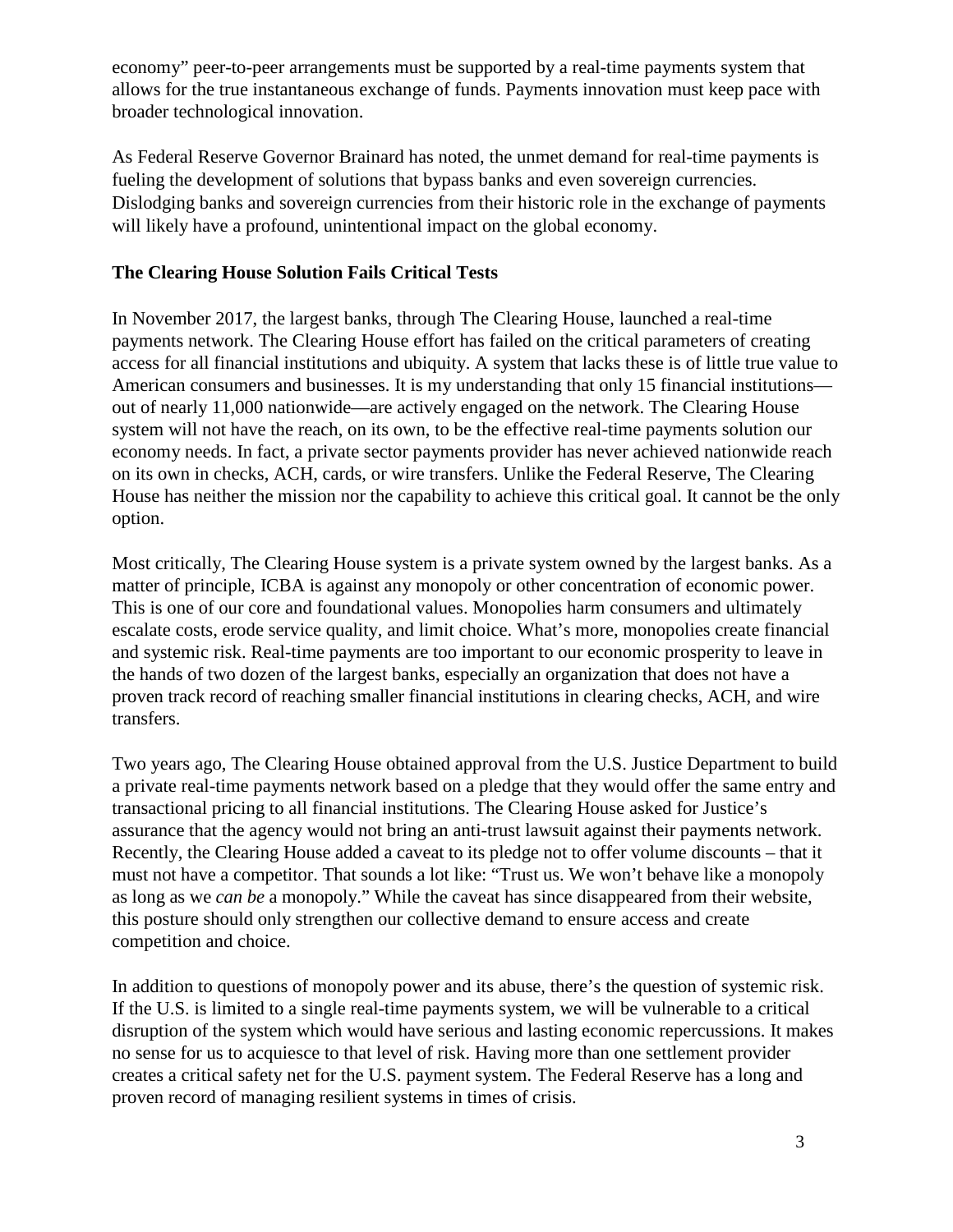#### **The Federal Reserve Must Be Involved in Faster Payments**

Bridge Community Bank and ICBA strongly support the recent announcement by the Federal Reserve to build and operate a real-time payments settlement system. In this role the Federal Reserve can guarantee competition, provide choice for consumers, businesses, and banks, create true universal access and payment ubiquity, and keep pace with the rest of the world. This system should ultimately interoperate with other systems such as The Clearing House system, much as it has with ACH and paper checks.

#### *Competition*

The remedy for monopoly is competition. Competition is the defining feature of our economic system and the foundation of our national prosperity. It creates choice for consumers as well as businesses and promotes innovation in the development of new products to meet consumer preferences and needs. Competition promotes efficiency and helps contain costs.

What is broadly true in our economic system is also true in payments. The Federal Reserve's development and operation of a real-time gross settlement system would guarantee needed competition. This point bears repeating: FedNow will not displace The Clearing House system. It will create an alternative to operate alongside any private sector system, ensuring equitable access to banks and communities of all sizes nationwide. This is the Federal Reserve's historic role in check clearing, ACH, and wire services. It's is their duty to play the same role in faster payments.

FedNow is true to the historic legacy of the Federal Reserve. One of the initial responsibilities of the Federal Reserve was to serve as a clearinghouse of checks, ensuring that a customer's good check is honored, regardless of whether their bank is a Wall Street bank or located on Main Street in Mount Vernon, Iowa. The Federal Reserve, leveraging its regional bank structure, demanded reasonable availability of funds thereby limiting intentional float and delays at the expense of the public. During the past century, every eligible financial institution, regardless of size, has had equal access to the nation's payments and settlement systems at par through their local district Federal Reserve Bank if they have so desired.

#### *Reach*

Most importantly, the U.S. does not need another closed-loop real-time payment system in which some financial institutions participate, and others are excluded. All financial institutions, regardless of size or charter type, and all customers, whether they live in small or rural communities that are exclusively served by community banks, or in suburban or urban communities, must have access to a real-time payments network. To create an inclusive financial system, every single financial institution should have the opportunity to participate. I firmly believe that simply cannot happen without the Federal Reserve's role in real-time settlement.

The Fed is uniquely positioned to provide access to all 11,000 financial institutions because all of these institutions have access to a settlement account and a service connection with the Fed. The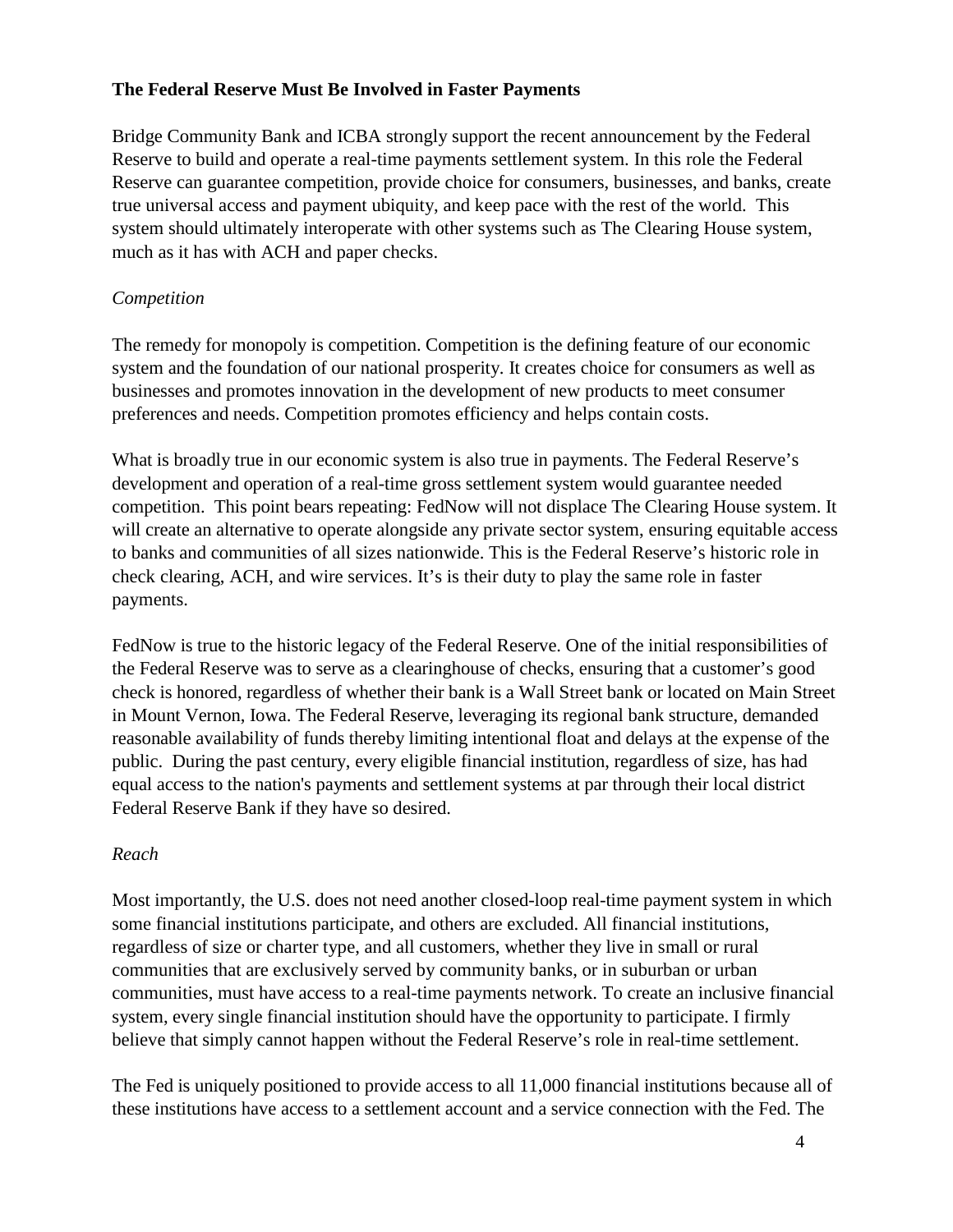Federal Reserve operates a check, ACH, and wire transfer service. The Clearing House simply cannot match this capability. In short, industry-wide ubiquity may never be achieved without the Fed developing and operating a real-time gross settlement system and interoperating with the private sector. If we want to maximize access to real-time payments for financial institutions and consumers nationwide, the Federal Reserve, as the U.S. central bank, must be involved.

## *Affordability*

If history is any guide, the Fed will maintain affordable as well as universal access to faster payments. The Federal Reserve offers a fair and affordable pricing structure, even to the smallest of the small financial institutions like our bank. For example, as the first bank to forward an electronic check file to the Federal Reserve shortly after the effective date of the Check21 Act, our bank saw an immediate 60 percent savings for check services. Universal access, as critical as it is, has little value if not offered on affordable terms. That is exactly what the Fed has done over my long career.

## *Direct Access for Community Banks*

The Fed is trusted among community banks. Each community bank has a relationship manager and the opportunity for direct access to the Fed. I know our representative's name and I know his cell number. He answers the phone. As a community bank, I know that I have direct and easy access to Federal Reserve support services even after our banking hours. I place a high value on this access. I would not have this access with the largest banks or their proxy which historically have served as a settlement provider for only a few of the nation's 11,000 financial institutions.

## *A Platform for Innovation*

Ubiquitous access for all payments system end-users to faster, more efficient and more secure payments — irrespective of their financial institution's size or charter type — will also provide a foundation for a payments system that will lead to more innovation. Once ubiquity is achieved, new use cases will emerge that we have not thought of. Real-time payroll, immediate bill payment, person-to-person payments, and business-to-business payments that are actually realtime will become the norm.

## *A natural extension of the Federal Reserve's current role*

The Federal Reserve's entry into real-time payments is part of a natural evolution from its involvement in check clearing, ACH payments, and wire transfers. By playing a settlement role in these services, the Fed has strengthened the payments system by providing safety, integrity, choice and equitable access to all financial institutions. The Federal Reserve will bring the same critical benefits to real-time payments.

## *A deterrent to further consolidation*

As I stated at the outset, payments innovation, offering customers what they want when they want it, is critical to the prosperity, sustainability, and continued independence of community